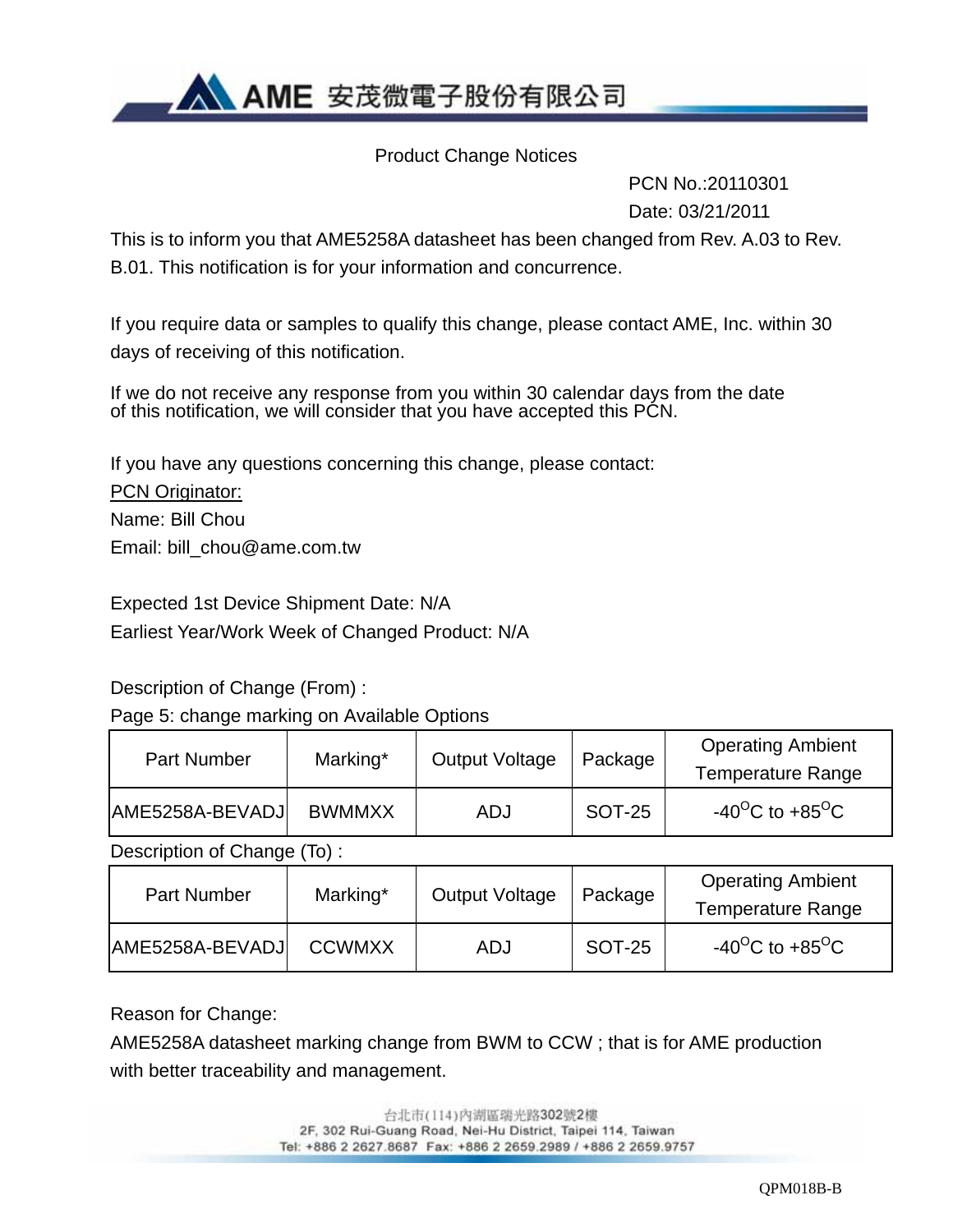

### n **General Description**

The AME5258A is a high efficiency monolithic synchronous buck regulator using a constant frequency, current mode architecture. The device is available in an adjustable version. Supply current with no load is 300μA and drops to  $\langle 1\mu A$  in shutdown. The 2.5V to 5.5V input voltage range makes the AME5258A ideally suited for single Li-Ion battery-powered applications. 100% duty cycle provides low dropout operation, extending battery life in portable systems. PWM pulse skipping mode operation provides very low output ripple voltage for noise sensitive applications. At very light load, the AME5258A will automatically skip pulses in pulse skip mode operation to maintain output regulation.

The AME5258A is simple to use. As with standard LDO's, Input and output capacitor are required. The only other element is a small, low cost, 2.2μH inductor.Low output voltages are easily supported with the 0.6V feedback reference voltage. And 100% duty cycle when Vin approaches Vout.

### n **Features**

- High Efficiency: Up to 96%
- $\bullet$  800mA Output Current at V<sub>IN</sub>=3V
- 2.5V to 5.5V Input Voltage Range
- 1.5MHz Constant Frequency Operation
- $\bullet$  No Schottky Diode Required
- Low Dropout Operation: 100% Duty Cycle
- 0.6V Reference Allows Low Output Voltages
- **· Shutdown Mode Draws<1μA Supply Current**
- **Current Mode Operation for Excellent** Line and Load Transient Response
- Overtemperature Protection
- Internal Soft Start
- Space Saving 5-Pin SOT-25 Package
- Meet RoHS Standards

# **1.5MHz, 800mA Synchronous Buck Converter**

### ■ Applications

- **Cellular Phones**
- Digital Cameras
- Portable Electronics
- **USB Devices**
- MP3 Players
- LDO Replacement

### ■ **Typical Application**



**Adjustable Output Voltage**

 $V<sub>OUT</sub>=V<sub>FB</sub> (R1+R2)/R2$ 

Figure 1: 1.8V at 800mA Step-Down Requlator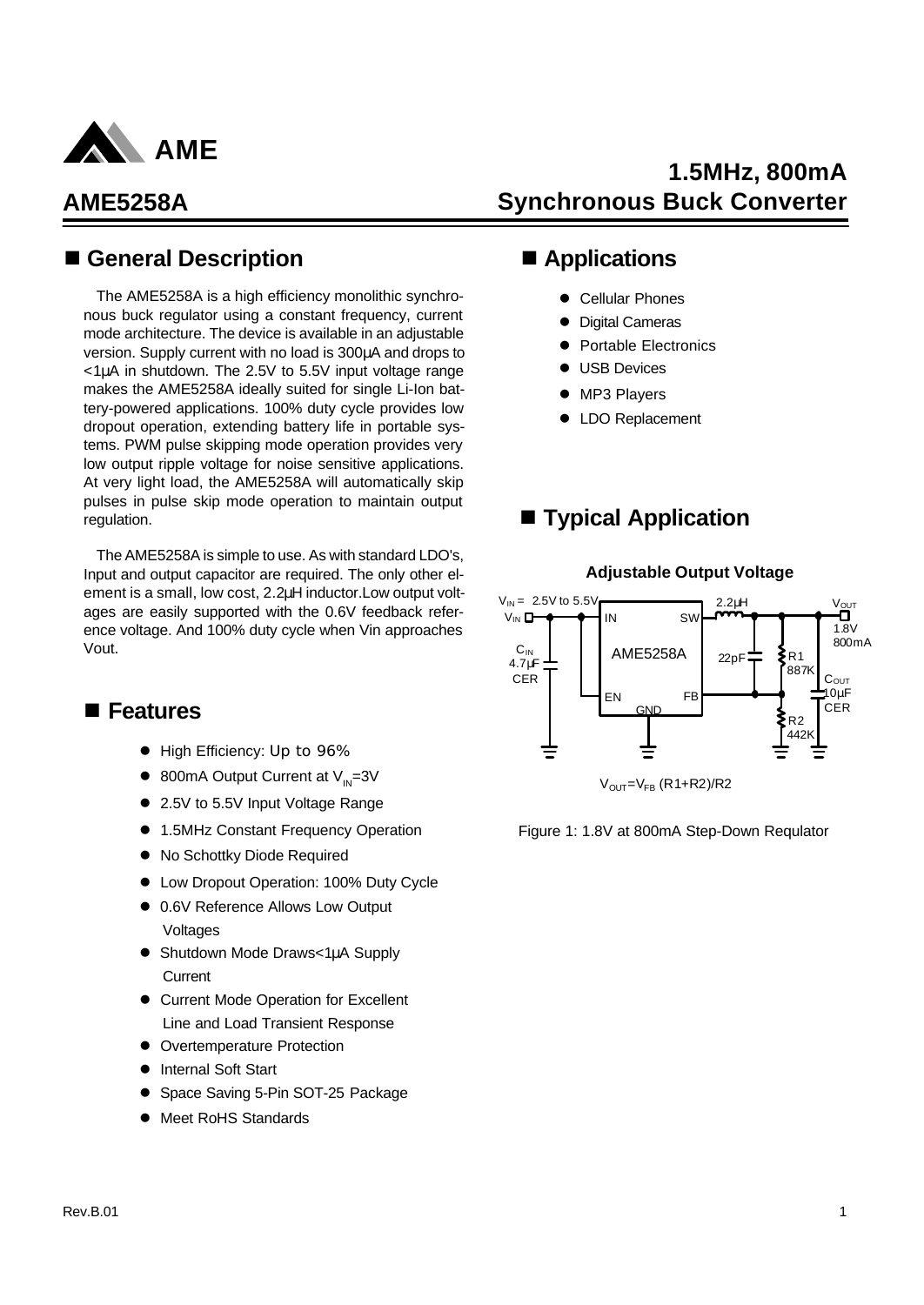

# **Function Diagram**



Figure 2: Founction Block Diagram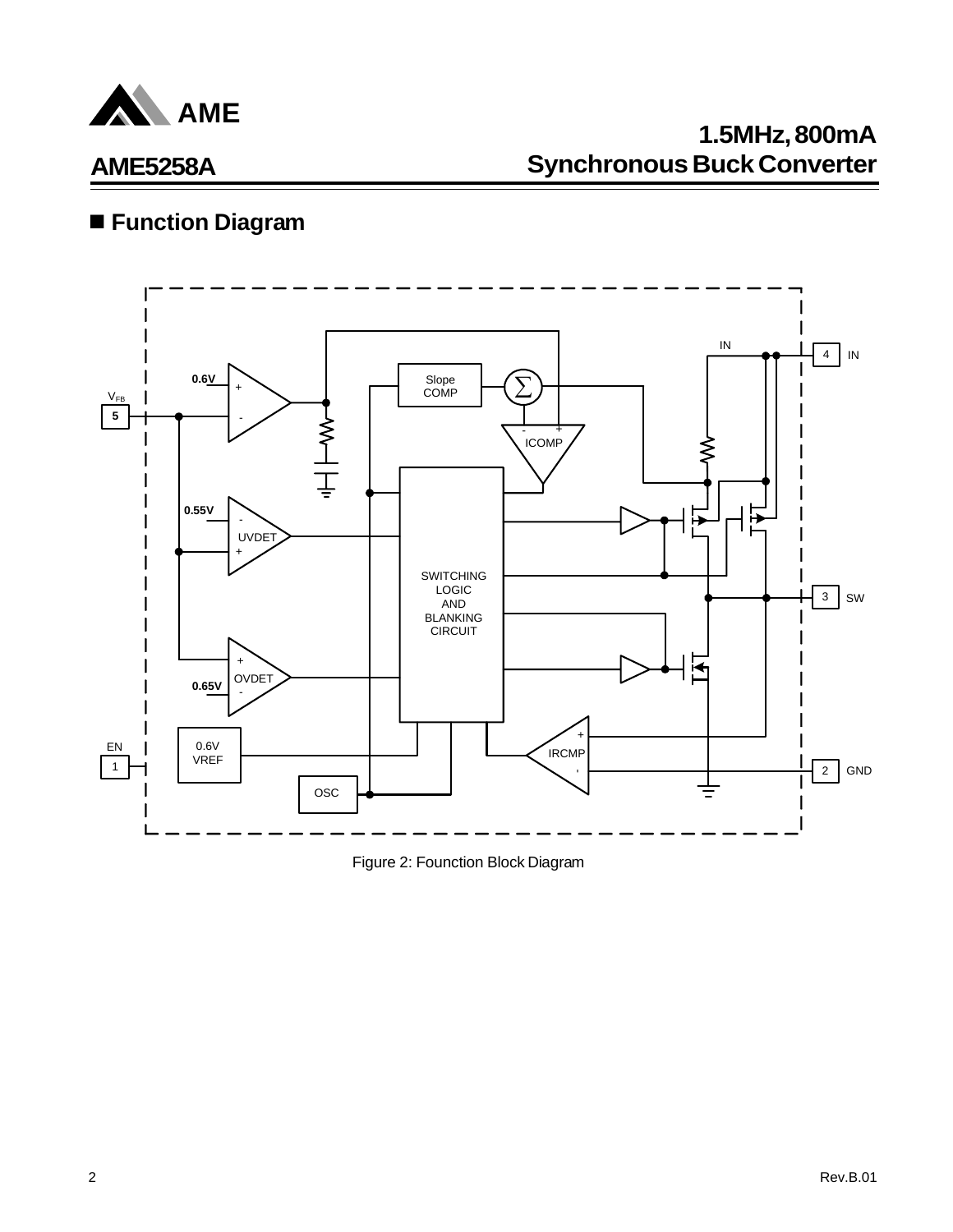

# **1.5MHz, 800mA Synchronous Buck Converter**

# ■ Pin Configuration



 **Conductive Epoxy**

### ■ Pin Description

| <b>Pin Number</b> | <b>Pin Name</b> | <b>Pin Description</b>                                                                                                                                                                                                         |
|-------------------|-----------------|--------------------------------------------------------------------------------------------------------------------------------------------------------------------------------------------------------------------------------|
|                   | EN              | Enable Control Input.<br>Forcing this pin above 1.5V enables the part. Forcing this pin below 0.3V<br>shuts down the device. In shutdown, all functions are disabled drawing<br><1µA supply current. Do not leave EN floating. |
| 2                 | <b>GND</b>      | Ground Pin                                                                                                                                                                                                                     |
| 3                 | SW              | Switch Node Connection to Inductor.<br>This pin connects to the drains of the internal main and synchronous<br>power MOSFET switches.                                                                                          |
| 4                 | IN              | Main Supply Pin.<br>Must be closely decoupled to GND, Pin2, with a 4.7µF or greater<br>ceramic capactior.                                                                                                                      |
| 5                 | FB              | Feedback Pin.<br>Receives the feedback voltage from an external resistive divider across<br>the output.                                                                                                                        |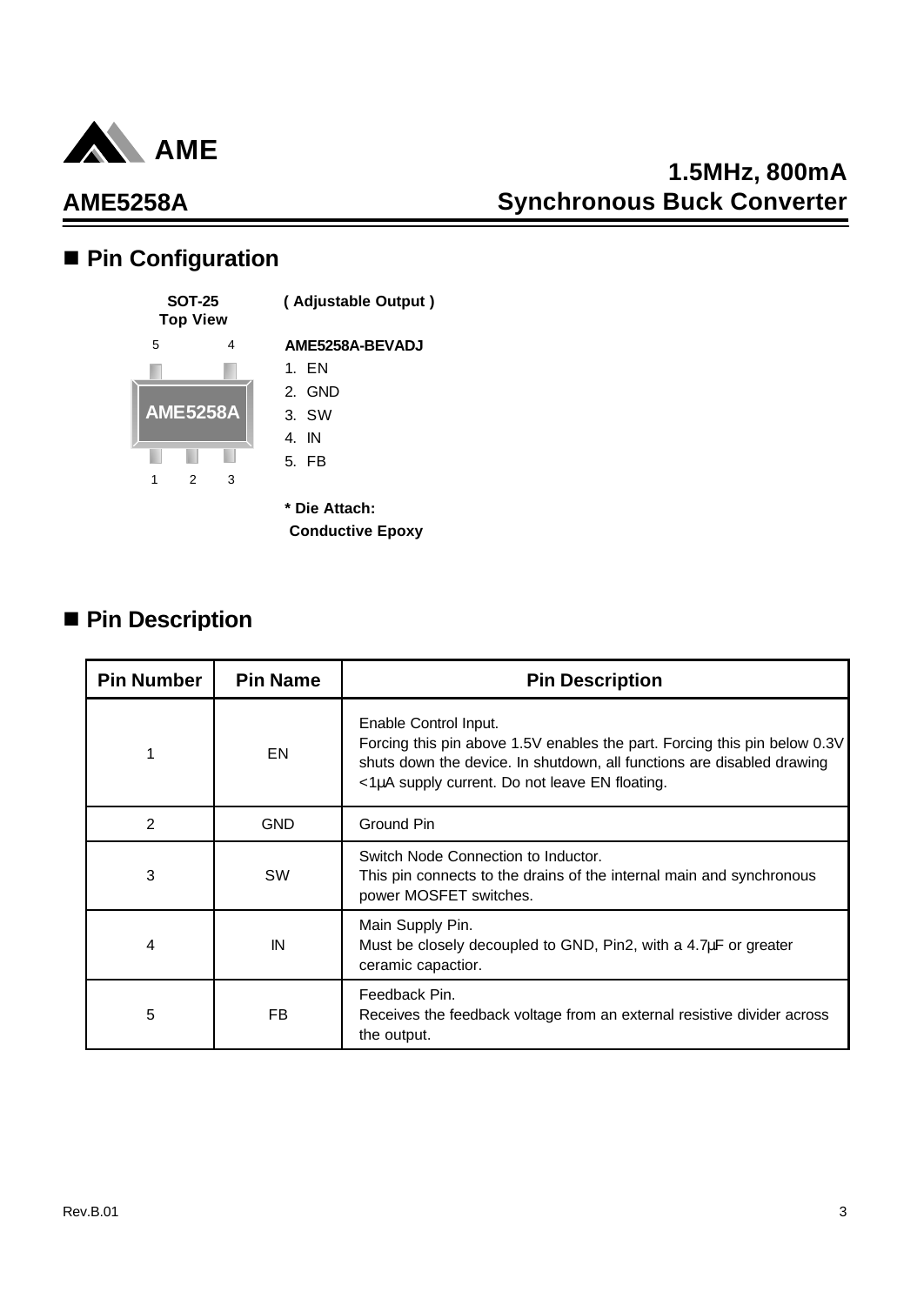

# **1.5MHz, 800mA Synchronous Buck Converter**

# **n** Ordering Information



| <b>Pin Configuration</b>                                      | Package<br><b>Type</b> | <b>Number of</b><br><b>Pins</b> | <b>Output Voltage</b> |
|---------------------------------------------------------------|------------------------|---------------------------------|-----------------------|
| 1. EN<br>B<br>2. GND<br>$(SOT-25)$<br>3. SW<br>4. IN<br>5. FB | $E:$ SOT-2X            | V: 5                            | ADJ: Adjustable       |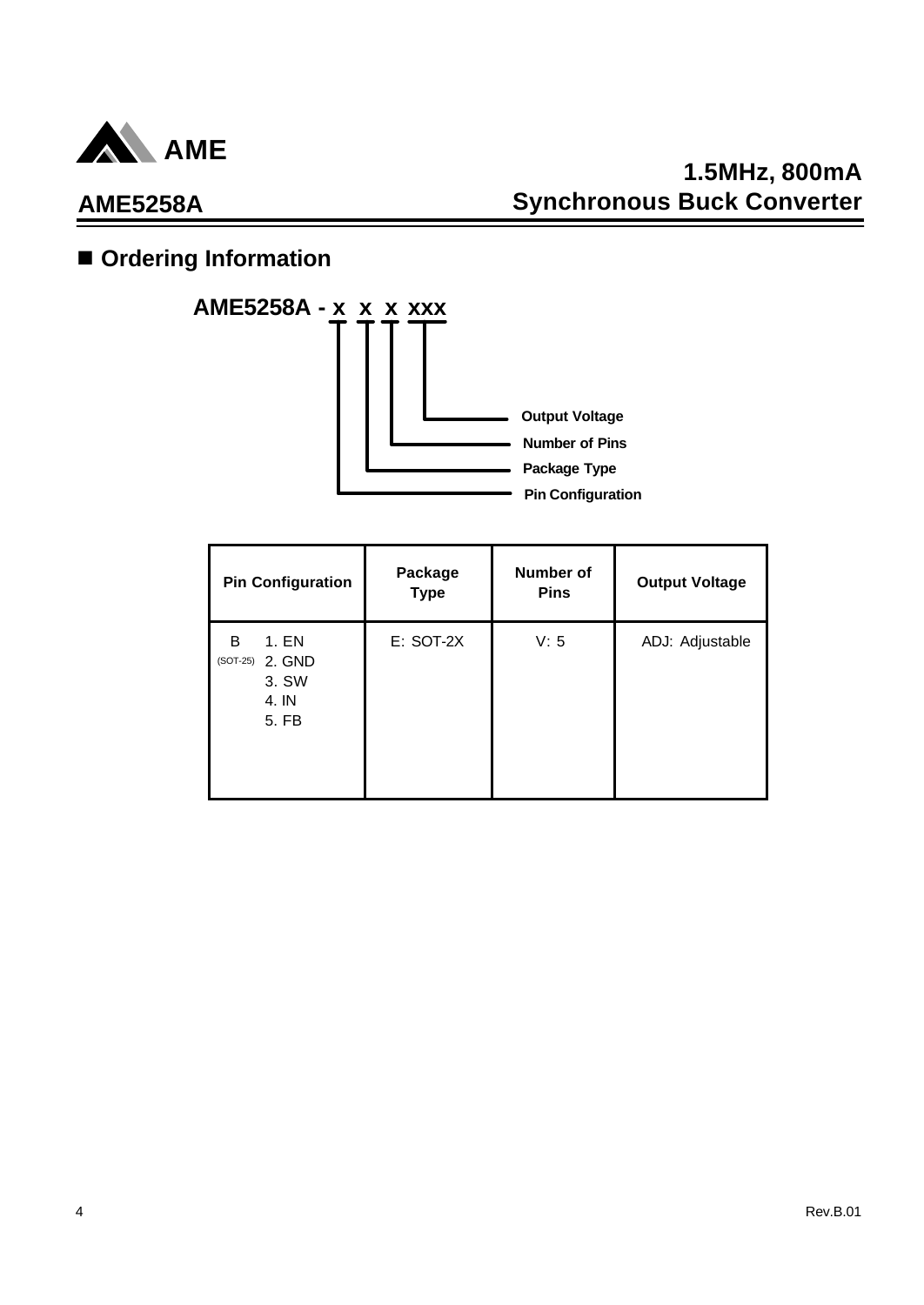

# **1.5MHz, 800mA Synchronous Buck Converter**

# **AME5258A**

### ■ Available Options

| <b>Part Number</b> | Marking*      | Output Voltage   Package |        | <b>Operating Ambient</b><br><b>Temperature Range</b> |
|--------------------|---------------|--------------------------|--------|------------------------------------------------------|
| AME5258A-BEVADJ    | <b>CCWMXX</b> | ADJ                      | SOT-25 | -40 <sup>o</sup> C to +85 <sup>o</sup> C             |

Note:

1. The first 3 places represent product code. It is assigned by AME such as CCW.

2. A bar on top of first letter represents Green Part such as CCW.

3. The last 3 places MXX represent Marking Code. It contains M as date code in "month", XX as LN code and that is for AME internal use only. Please refer to date code rule section for detail information.

4. Please consult AME sales office or authorized Rep./Distributor for the availability of output voltage and package type.

### n **Absolute Maximum Ratings**

| <b>Parameter</b>                     | <b>Symbol</b>       | <b>Maximum</b>           | Unit |  |  |
|--------------------------------------|---------------------|--------------------------|------|--|--|
| Input Supply Voltage                 | $V_{IN}$            | 6                        |      |  |  |
| EN, FB Voltages                      | $V_{EN}$ , $V_{FB}$ | V <sub>IN</sub>          |      |  |  |
| SW Voltage                           | V <sub>SW</sub>     | $-0.3$ to $(V_{IN}+0.3)$ |      |  |  |
| P-Channel Switch Source Current (DC) | $I_{SW}$            |                          | A    |  |  |
| N-Channel Switch Sink Current (DC)   | $I_{SW}$            |                          | A    |  |  |
| <b>ESD Classification</b>            | $C^*$               |                          |      |  |  |

Caution: Stress above the listed in absolute maximum ratings may cause permanent damage to the device. \* HBM C: 4000V ~ 6000V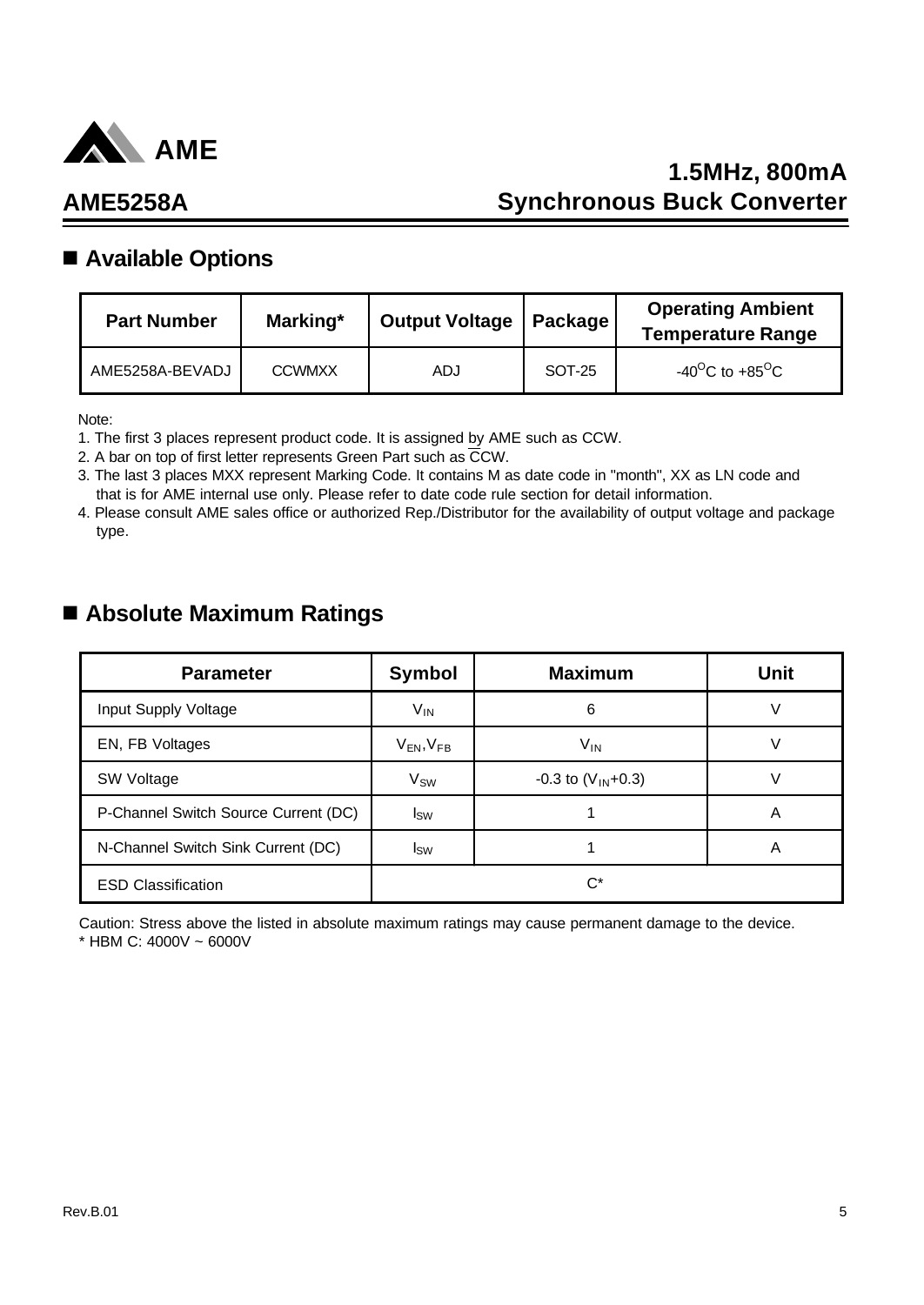

# ■ Recommended Operating Conditions

| <b>Parameter</b>           | Symbol                    | Rating          | Unit        |
|----------------------------|---------------------------|-----------------|-------------|
| Ambient Temperature Range  | $\mathsf{T}_\mathsf{A}$   | $-40$ to $+85$  | $^{\circ}C$ |
| Junction Temperature Range | TJ                        | $-40$ to $+125$ | $^{\circ}C$ |
| Storage Temperature Range  | $\mathsf{T}_{\text{STG}}$ | $-65$ to $+150$ | $^{\circ}C$ |

# n **Thermal Information**

| <b>Parameter</b>                                   | Package       | Die Attach       | <b>Symbol</b>        | <b>Maximum</b> | <b>Unit</b>      |
|----------------------------------------------------|---------------|------------------|----------------------|----------------|------------------|
| Thermal Resistance*<br>(Junction to Case)          | <b>SOT-25</b> |                  | $\theta_{\text{JC}}$ | 81             | $^{\circ}$ C / W |
| <b>Thermal Resistance</b><br>(Junction to Ambient) | <b>SOT-25</b> | Conductive Epoxy | $\theta_{JA}$        | 260            | $^{\circ}$ C / W |
| Internal Power Dissipation                         | <b>SOT-25</b> |                  | $P_D$                | 400            | mW               |
| Solder Iron (10 Sec)**                             |               | 350              | $^{\circ}C$          |                |                  |

\* Measure  $\theta_{\text{JC}}$  on center of molding compound if IC has no tab.

\*\* MIL-STD-202G 210F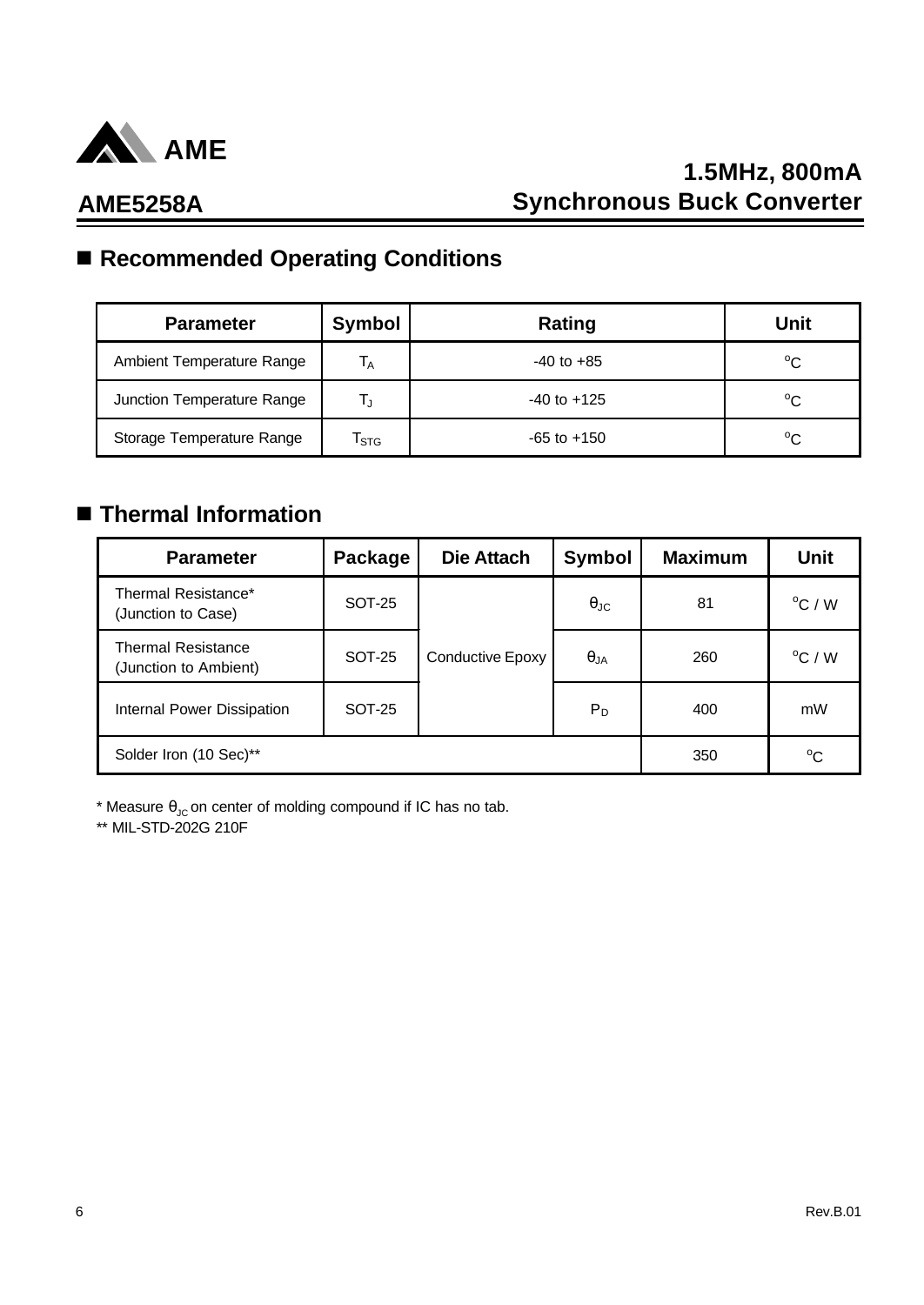

# **1.5MHz, 800mA Synchronous Buck Converter**

### **AME5258A**

# n **Electrical Specifications**

 $\mathsf{T}_{\mathsf{A}}$ =25°C. V<sub>IN</sub>=3.6V unless otherwise specified.

| <b>Parameter</b>                     | Symbol           | <b>Test Condition</b>                                       | Min    | <b>Typ</b> | <b>Max</b>   | <b>Units</b> |
|--------------------------------------|------------------|-------------------------------------------------------------|--------|------------|--------------|--------------|
| Input Volatge                        | $V_{IN}$         |                                                             | 2.5    |            | 5.5          | $\vee$       |
| Feedback Current                     | $I_{FB}$         |                                                             |        |            | ±30          | nA           |
| <b>Regulated Feedback</b><br>Voltage | $V_{FB}$         |                                                             | 0.5880 | 0.6        | 0.6120       | V            |
| Reference Voltage<br>Line Regulation | $\Delta V_{FB}$  | $V_{IN}$ =2.5V to 5.5V                                      |        | 0.04       | 0.4          | $\%$ /V      |
| Output Voltage<br>Line Regulation    | $REG_{LINE}$     | $V_{IN}$ =2.5V to 5.5V                                      |        | 0.04       | 0.4          | $\%$ /V      |
| <b>Switch Current Limit</b>          | $I_{CL}$         | $V_{IN} = 3V$ , $V_{FB} = 0.5V$<br>Duty Cycle < 35%         | 1      |            |              | A            |
| Output Voltage<br>Load Regulation    | <b>VLOADREG</b>  |                                                             |        | 0.5        |              | $\%$         |
| Shutdown Current                     | $I_{SD}$         | $V_{EN}$ =0V, $V_{IN}$ =4.2V                                |        | 0.1        | $\mathbf{1}$ |              |
| Quiescent Current                    | $I_{\mathsf{Q}}$ | $V_{FB}=0.5V$ or $V_{OUT}=90\%$<br>$V_{FN} = V_{IN} = 4.2V$ |        | 300        | 450          | $\mu A$      |
|                                      |                  | $V_{IN} = 2.5V$ & $I_{OUT} = 100mA$                         | 1.2    | 1.5        | 1.8          | <b>MHz</b>   |
| <b>Oscillator Frequency</b>          | $f_{\rm OSC}$    | $V_{FB} = 0V$ or $V_{OUT} = 0V$                             |        | 210        |              | kHz          |
| R <sub>DSON</sub> of P-Channel FET   | $R_{DSON(P)}$    | $ISW=100mA$                                                 |        | 0.4        | 0.6          | $\Omega$     |
| R <sub>DSON</sub> of N-Channel FET   | $R_{DSON(N)}$    | $ISW= -100mA$                                               |        | 0.35       | 0.5          | $\Omega$     |
| Switch Leakage Current               | $I_{SW}$         | $V_{EN} = 0V$ ,<br>$V_{SW} = 0V$ or $5V$ , $V_{IN} = 5V$    |        |            | ±1           | μA           |
| EN Input Threshold (High)            | V <sub>EH</sub>  |                                                             | 1.5    |            |              | $\vee$       |
| EN Input Threshold (Low)             | V <sub>EL</sub>  |                                                             |        |            | 0.3          |              |
| <b>EN Input Current</b>              | $I_{EN}$         |                                                             |        |            | ±1           | μA           |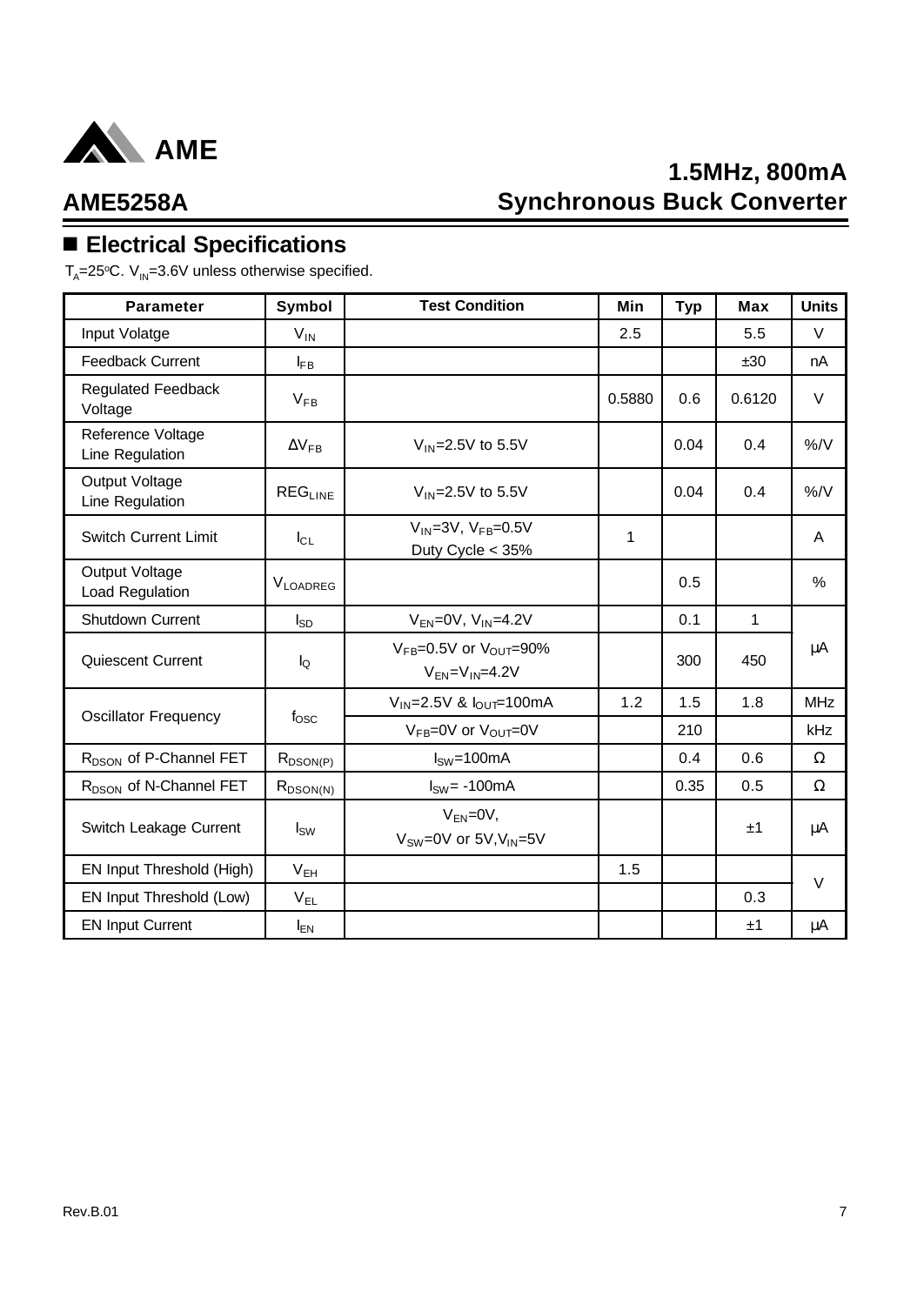

### n **Detailed Description**

#### **Main Control Loop**

The AME5258A uses a constant frequency, current mode step-down architecture. Both the main (P-channel MOSFET) and synchronous (N-channel MOSFET) switches are internal. During normal operation, the internal top power MOSFET is turned on each cycle when the oscillator sets the RS latch, and turned off when the current comparator, ICOMP, resets the RS latch. The peak inductor current at which ICOMP resets the RS latch, is controlled by the output of error amplifier EA. When the load current increases, it causes a slight decrease in the feedback voltage, FB, relative to the 0.6V reference, which in turn,causes the EA amplifier's output voltage to increase until the average inductor current matches the new load current. While the top MOSFET is off, the bottom MOSFET is turned on until either the inductor current starts to reverse, as indicated by the current reversal comparator IRCMP, or the beginning of the next clock cycle. The comparator OVDET guards against transient overshoots >7.8% by turning the main switch off and keeping it off until the fault is removed.

#### **Pulse Skipping Mode Operation**

At light loads, the inductor current may reach zero or reverse on each pulse. The bottom MOSFET is turned off by the current reversal comparator, IRCMP, and the switch voltage will ring. This is discontinuous mode operation, and is normal behavior for the switching regulator.

#### **Short-Circuit Protection**

When the output is shorted to ground, the frequency of the oscillator is reduced to about 210kHz, 1/7 the nominal frequency. This frequency foldback ensures that the inductor current has more time to decay, thereby preventing runaway. The oscillator's frequency will progressively increase to 1.5MHz when  $V_{FB}$  or  $V_{OUT}$  rises above 0V.

### **1.5MHz, 800mA Synchronous Buck Converter**

#### **Dropout Operation**

As the input supply voltage decreases to a value approaching the output voltage, the duty cycle increases toward the maximum on-time. Further reduction of the supply voltage forces the main switch to remain on for more than one cycle until it reaches 100% duty cycle. The output voltage will then be determined by the input voltage minus the voltage drop across the P-channel MOSFET and the inductor. An important detail to remember is that at low input supply voltages, the RDS(ON) of the P-channel switch increases (see Typical Performance Characteristics). Therefore, the user should calculate the power dissipation when the AME5258A is used at 100% duty cycle with low input voltage.

### ■ Application Information

#### **Inductor Selection**

For most applications, the value of the inductor will fall in the range of 1μH to 4.7μH. Its value is chosen based on the desired ripple current. Large value inductors lower ripple current and small value inductors result in higher ripple currents. Higher  $V_{IN}$  or  $V_{OUT}$  also increases the ripple current as shown in equation 1. A reasonable starting point for setting ripple current is  $I_L = 320$ mA (40% of 800mA).

$$
\mathbf{D}I_L = \frac{1}{f \times L} \times V_{OUT} (1 - \frac{V_{OUT}}{V_{IN}})
$$

The DC current rating of the inductor should be at least equal to the maximum load current plus half the ripple current to prevent core saturation. Thus, a 960mA rated inductor should be enough for most applications (800mA+ 160mA). For better efficiency, choose a low DC-resistance inductor.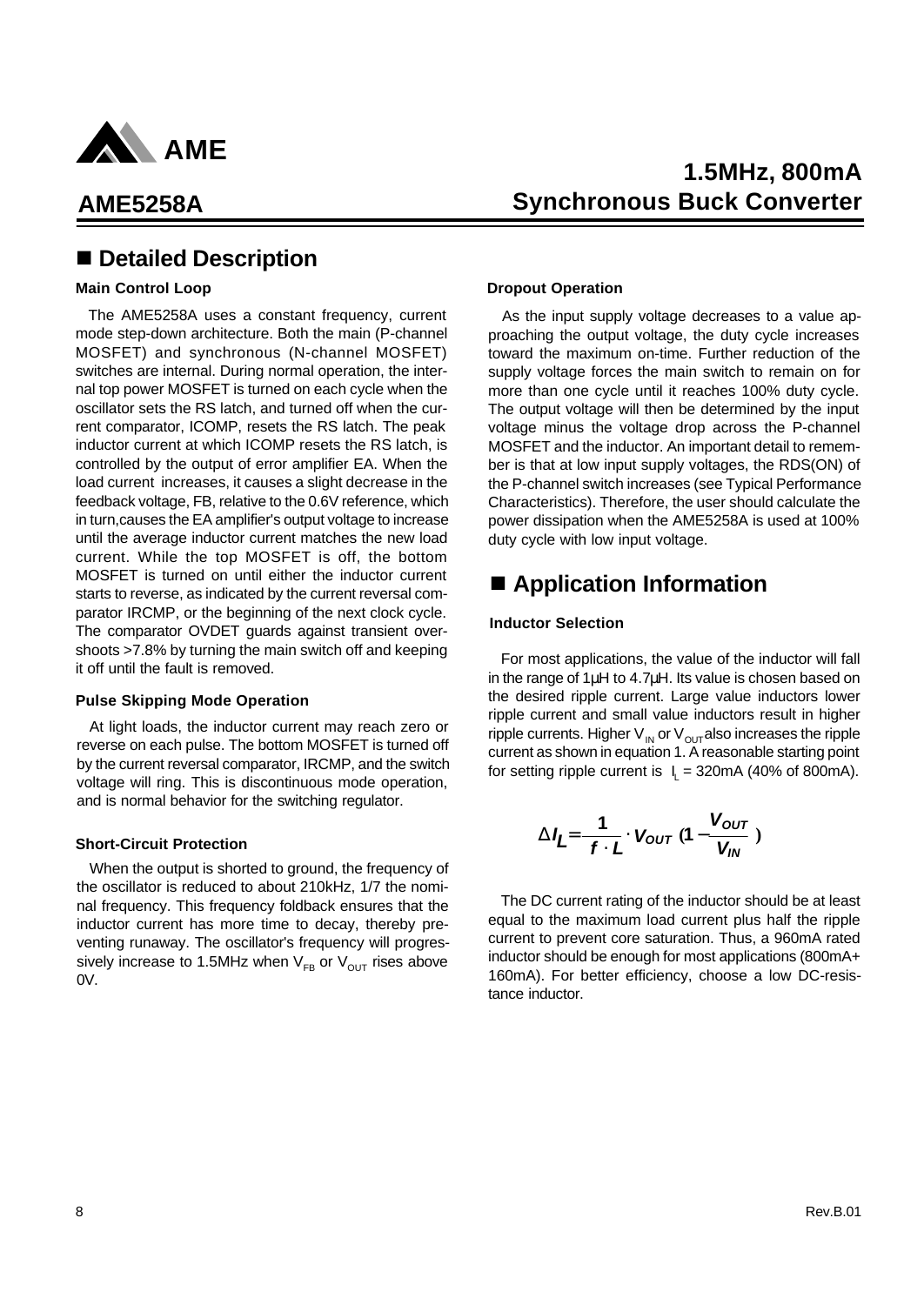

#### **Inductor Core Selection**

Once the value for L is known, the type of inductor must be selected. High efficiency converters generally cannot afford the core loss found in low cost powdered iron cores, forcing the use of more expensive ferrite or mollypermalloy cores. Actual core loss is independent of core size for a fixed inductor value but it is very dependent on the inductance selected. As the inductance increases, core losses decrease. Unfortunately, increased inductance requires more turns of wire and therefore copper losses will increase. Ferrite designs have very low core losses and are preferred at high switching frequencies, so design goals can concentrate on copper loss and preventing saturation. Ferrite core material saturates "hard", which means that inductance collapses abruptly when the peak design current is exceeded. This result in an abrupt increase in inductor ripple current and consequent output voltage ripple. Do not allow the core to saturate! Different core materials and shapes will change the size/current and price/current relationship of an inductor. Toroid or shielded pot cores in ferrite or permalloy materials are small and don't radiate energy but generally cost more than powdered iron core inductors with similar characteristics. The choice of which style inductor to use mainly depends on the price vs. size requirements and any radiated field/EMI requirements.

#### **CIN and COUT Selection**

The input capacitance,  $C_{\text{IN}}$ , is needed to filter the trapezoidal current at the source of the top MOSFET. To prevent large ripple voltage, a low ESR input capacitor sized for the maximum RMS current should be used.RMS current is given by :

$$
I_{RMS} = I_{OUT} (max) \times \frac{V_{OUT}}{V_{IN}} \times \frac{V_{IN}}{V_{OUT}} - 1
$$

This formula has a maximum at  $V_{IN} = 2V_{OUT}$ , where  $I_{RMS}$  $= I_{\text{OUT}}/2$ . This simple worst-case condition is commonly used for design because even significant deviations do not offer much relief. Note that ripple current ratings from capacitor manufacturers are often based on only 2000 hours of life which makes it advisable to further derate the capacitor, or choose a capacitor rated at a higher temperature than required.

### **1.5MHz, 800mA Synchronous Buck Converter**

Several capacitors may also be paralleled to meet size or height requirements in the design. The selection of  $C<sub>OUT</sub>$  is determined by the effective series resistance (ESR) that is required to minimize voltage ripple and load step transients, as well as the amount of bulk capacitance that is necessary to ensure that the control loop is stable. Loop stability can be checked by viewing the load transient response as described in a later section.

The output ripple,  $V_{\text{OUT}}$ , is determined by :

$$
\mathbf{D} V_{OUT} \mathbf{\pounds} \mathbf{D} l_L \mathbf{\stackrel{6}{\mathbf{E}}} \mathbf{S} R + \frac{1}{8f \times C_{OUT}} \mathbf{\hat{u}} \\ \mathbf{\stackrel{7}{\mathbf{E}}}
$$

The output ripple is highest at maximum input voltage since IL increases with input voltage. Multiple capacitors placed in parallel may be needed to meet the ESR and RMS current handling requirements. Dry tantalum, special polymer, aluminum electrolytic and ceramic capacitors are all available in surface mount packages. Special polymer capacitors offer very low ESR but have lower capacitance density than other types. Tantalum capacitors have the highest capacitance density but it is important to only use types that have been surge tested for use in switching power supplies. Aluminum electrolytic capacitors have significantly higher ESR but can be used in cost-sensitive applications provided that consideration is given to ripple current ratings and long term reliability. Ceramic capacitors have excellent low ESR characteristics but can have a high voltage coefficient and audible piezoelectric effects. The high Q of ceramic capacitors with trace inductance can also lead to significant ringing

#### **Using Ceramic Input and Output Capacitors**

Higher values, lower cost ceramic capacitors are now becoming available in smaller case sizes. Their high ripple current, high voltage rating and low ESR make them ideal for switching regulator applications. However, care must be taken when these capacitors are used at the input and output. When a ceramic capacitor is used at the input and the power is supplied by a wall adapter through long wires, a load step at the output can induce ringing at the input,  $V_{\text{in}}$ . At best, this ringing can couple to the output and be mistaken as loop instability. At worst, a sudden inrush of current through the long wires can potentially cause a voltage spike at  $V_{\text{IN}}$  large enough to damage the part.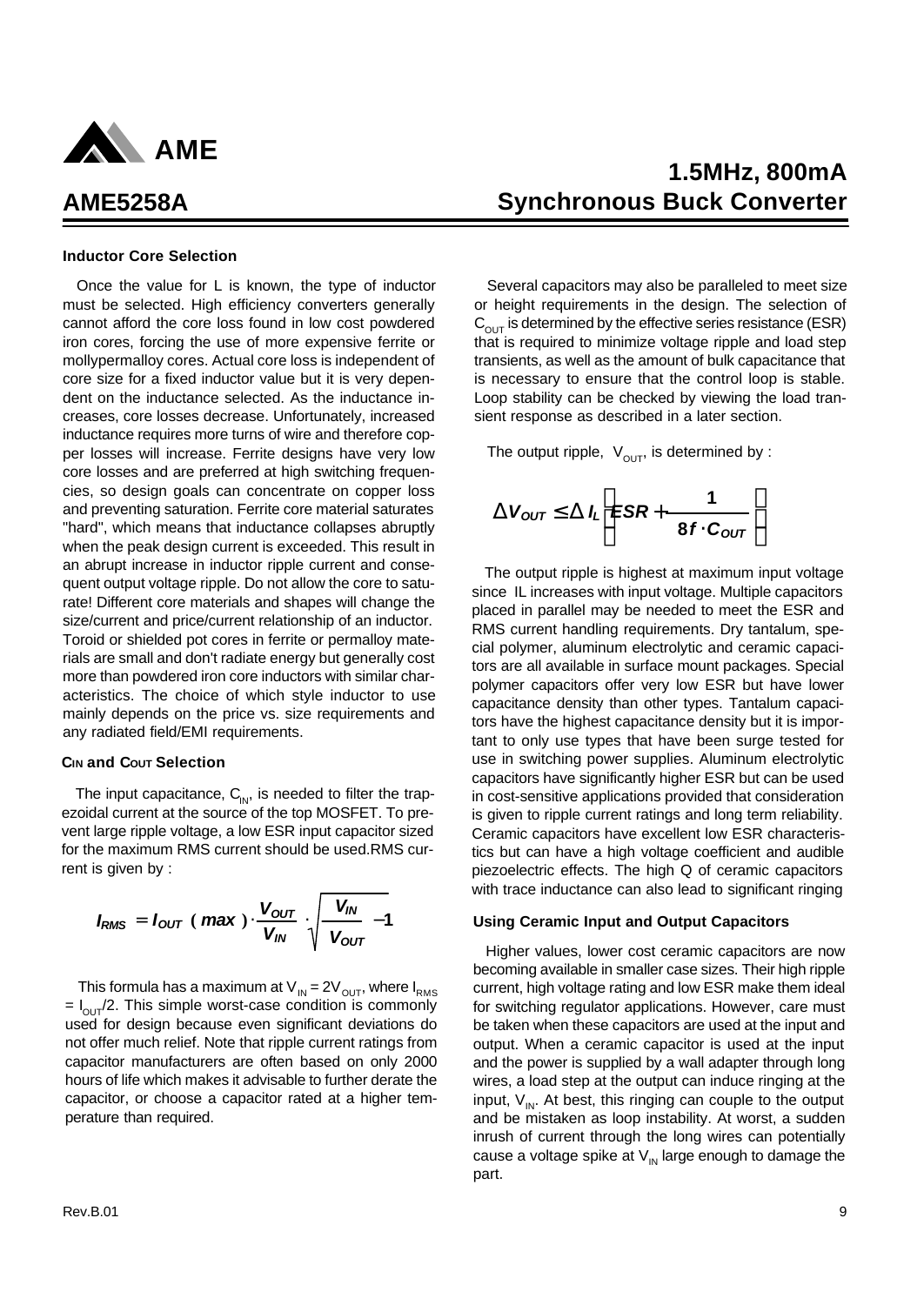

#### **Output Voltage Programming**

The output voltage is set by an external resistive divider according to the following equation :

$$
V_{OUT} = V_{REF} \times (1 + \frac{R_2}{R_1})
$$

Where  $V_{REF}$  equals to 0.6V typical. The resistive divider allows the FB pin to sense a fraction of the output voltage as shown in Figure 3.



Figure 3: Setting the AME5258A Output Voltage

#### **Thermal Considerations**

In most applications the AME5258A does not dissipate much heat due to its high efficiency. But, in applications where the AME5258A is running at high ambient temperature with low supply voltage and high duty cycles, such as in dropout, the heat dissipated may exceed the maximum junction temperature of the part. If the junction temperature reaches approximately  $160^{\circ}$ C, both power switches will be turned off and the SW node will become high impedance. To avoid the AME5258A from exceeding the maximum junction temperature, the user will need to do some thermal analysis. The goal of the thermal analysis is to determine whether the power dissipated exceeds the maximum junction temperature of the part. The temperature rise is given by:

$$
T_R = (PD)(q_{JA})
$$

Where PD is the power dissipated by the regulator and  $\theta_{1A}$  is the thermal resistance from the junction of the die to the ambient temperature.

### **1.5MHz, 800mA Synchronous Buck Converter**



Figure 4: 1.2V Step-Down Regulator



Figure 5: 1.5V Step-Down Regulator



Figure 6: 2.5V Step-Down Regulator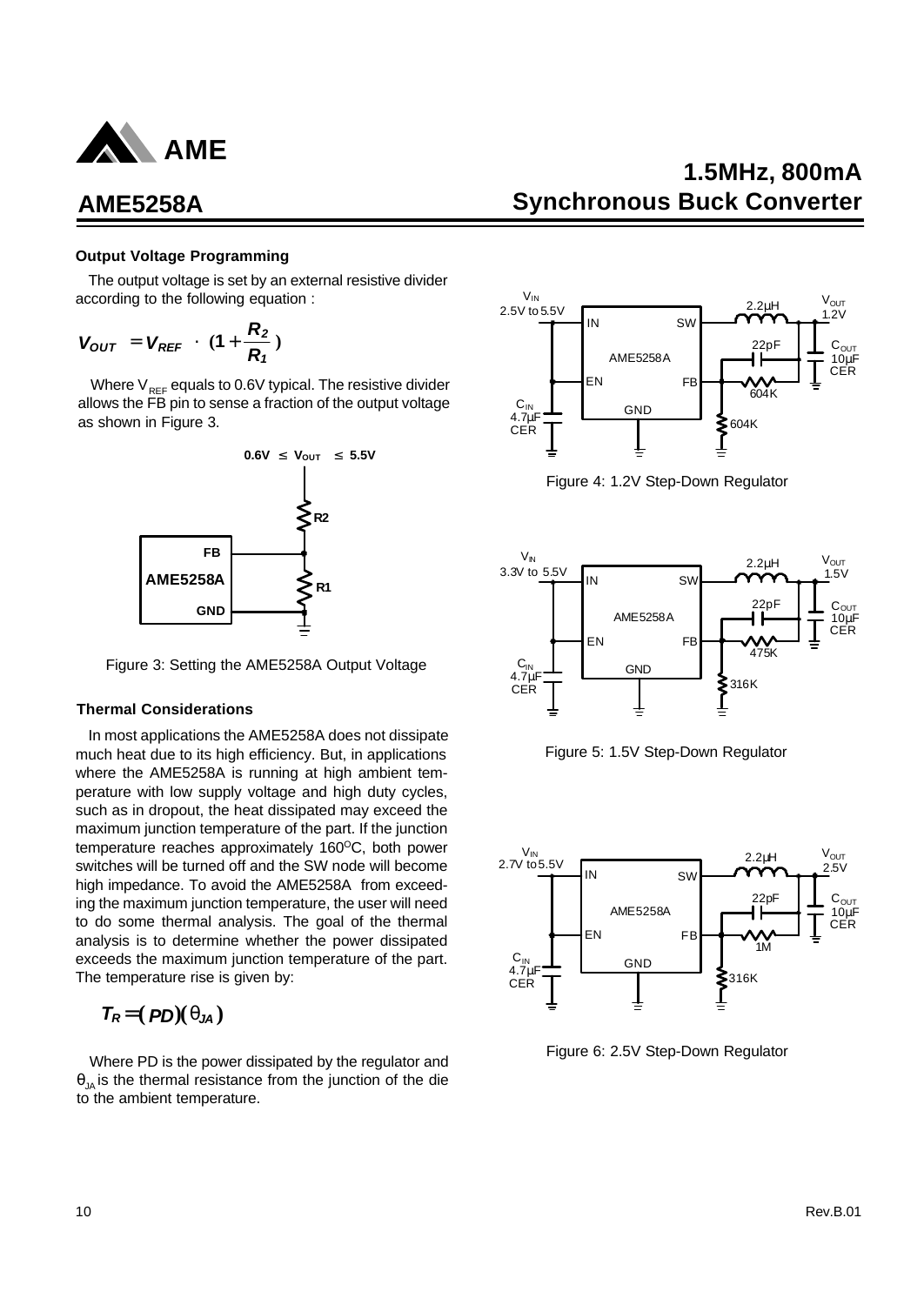

# **1.5MHz, 800mA Synchronous Buck Converter**



#### **PC Board Layout Checklist**

When laying out the printed circuit board, the following checklist should be used to ensure proper operation of the AME5258A. These items are also illustrated graphically in Figures 9. Check the following in your layout:

- 1. The power traces, consisting of the GND trace, the SW trace and the  $V_{\text{IN}}$  trace should be kept short, direct and wide.
- 2. Does the  $V_{FB}$  pin connect directly to the feedback resistors? The resistive divider R1/R2 must be connected between the  $(+)$  plate of  $C_{\text{OUT}}$  and ground.
- 3. Does the (+) plate of  $C_{IN}$  connect to  $V_{IN}$  as closely as possible? This capacitor provides the AC current to the internal power MOSFETs.
- 4. Keep the switching node, SW, away from the sensitive  $V_{FB}$  node.
- 5. Keep the (-) plates of  $C_{\text{IN}}$  and  $C_{\text{OUT}}$  as close as possible.



Figure 9: AME5258A Adjustable Voltage Regulator Layout Diagram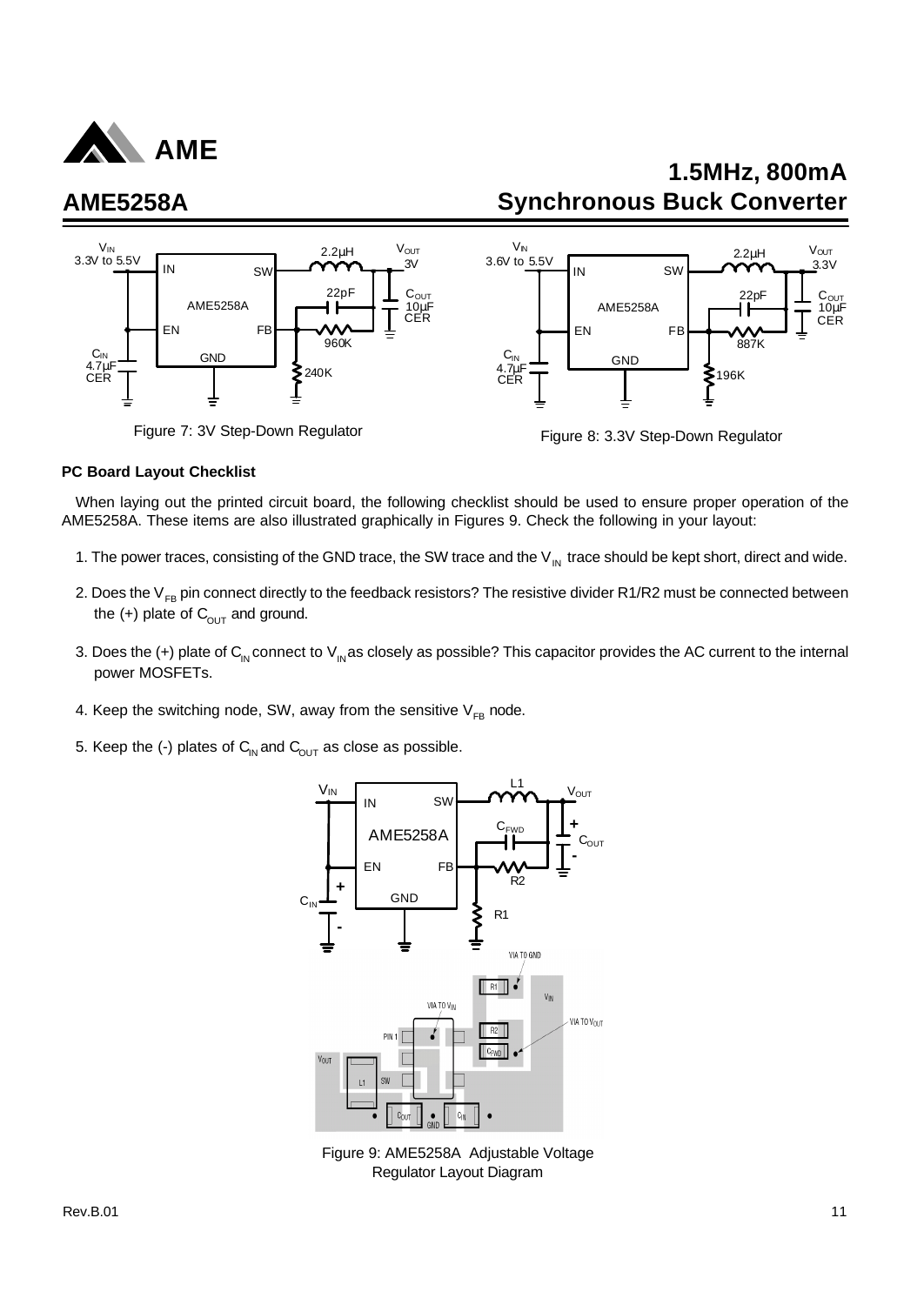

# **1.5MHz, 800mA Synchronous Buck Converter**

# ■ Characterization Curve(For reference only)

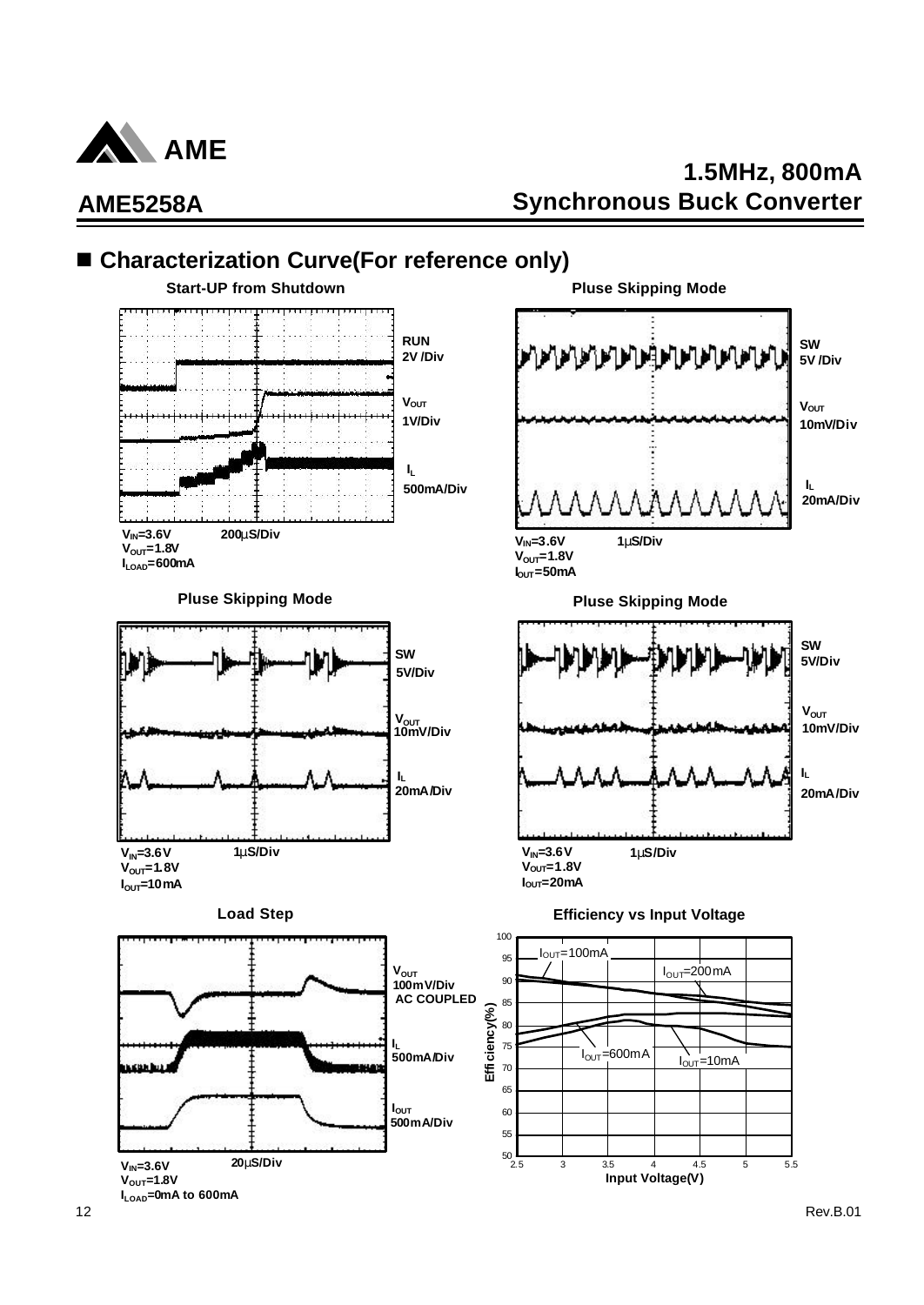

# **1.5MHz, 800mA Synchronous Buck Converter**

### ■ Characterization Curve(For reference only)







**I**<sub>OUT</sub> (mA)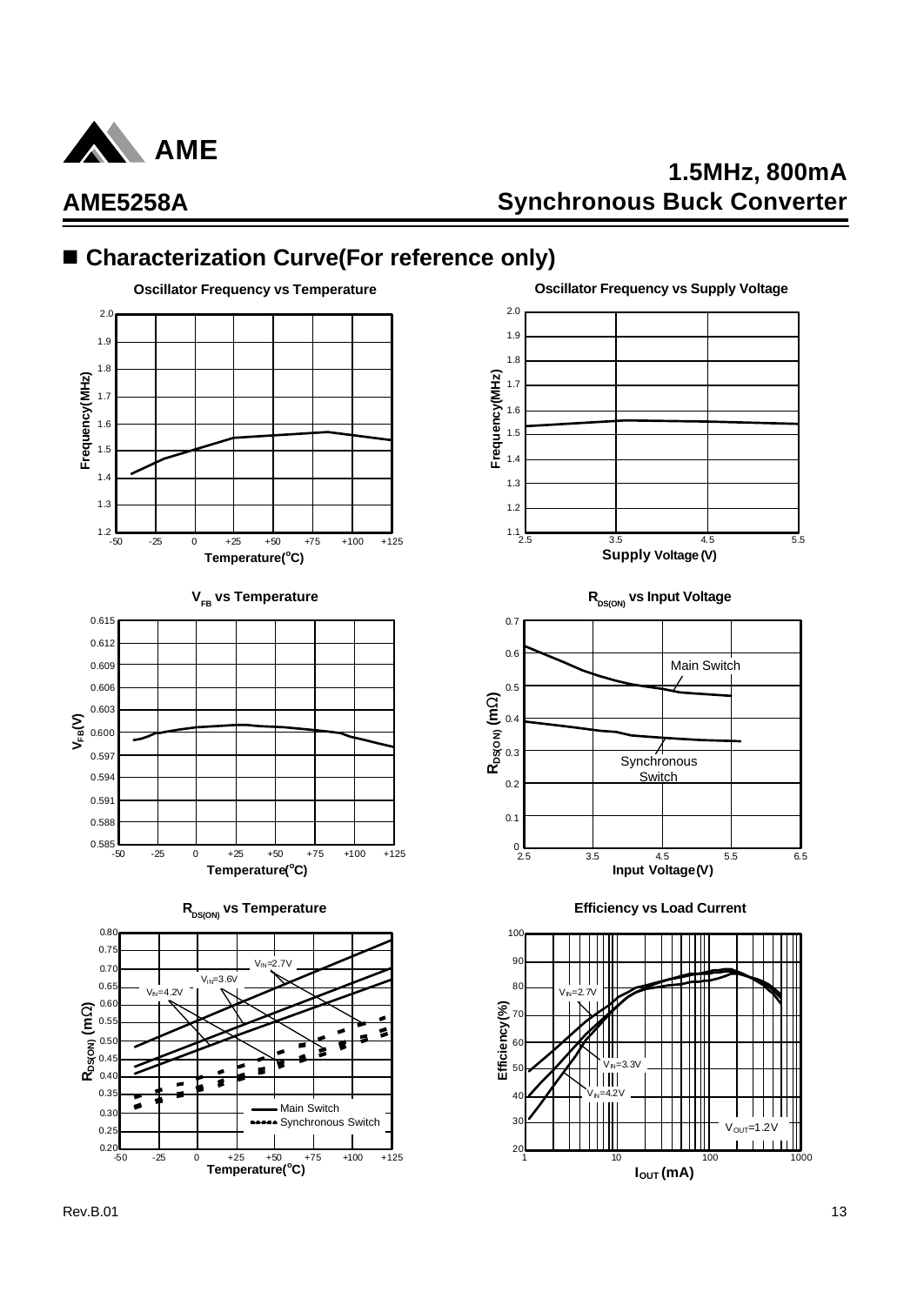

100

# **1.5MHz, 800mA Synchronous Buck Converter**

### ■ Characterization Curve(For reference only)

**Efficiency vs Load Current**





**Current Limit vs Input Voltage**



**Efficiency vs Load Current**



**Efficiency vs Load Current Output Voltage vs Load Current**

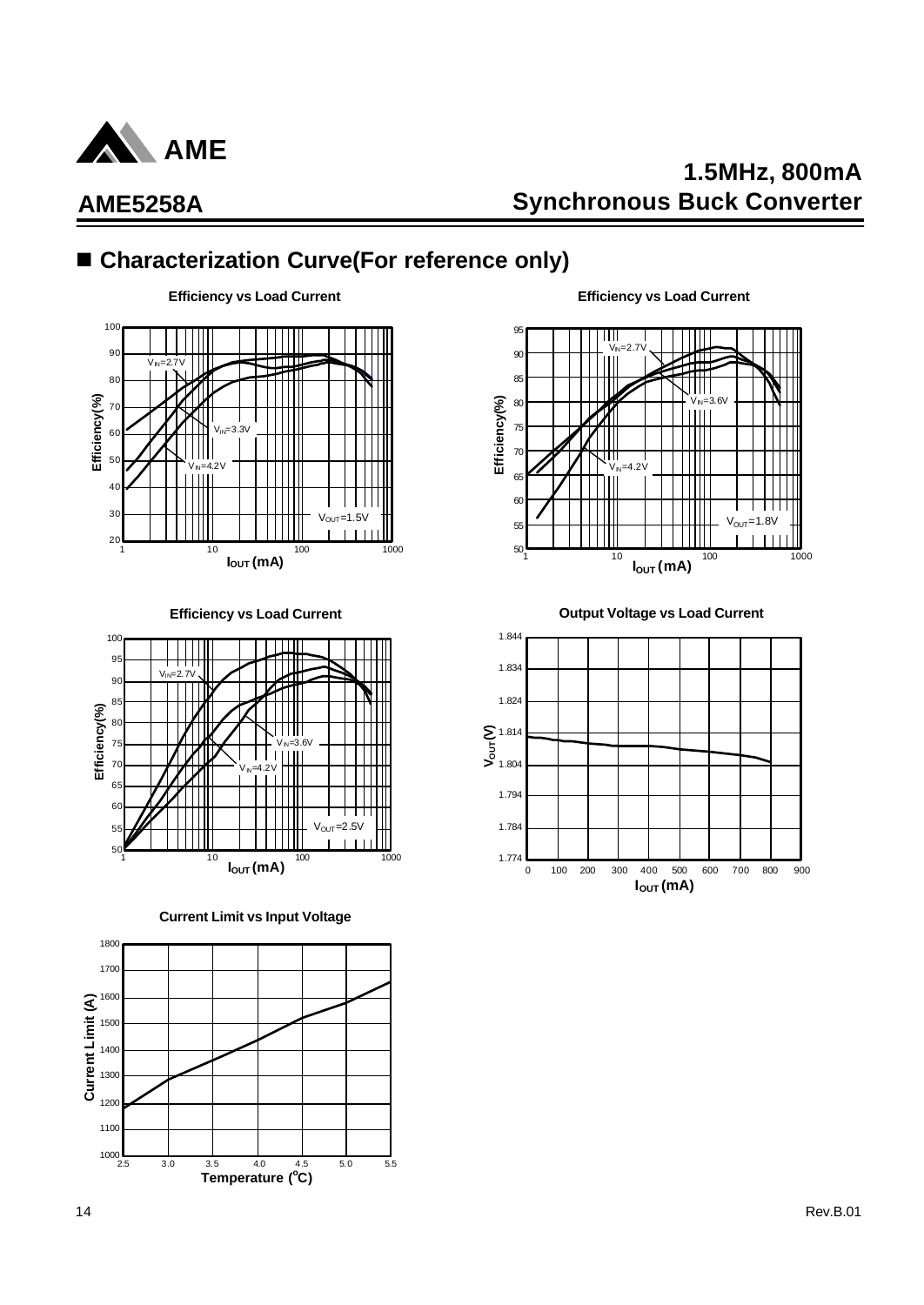

# **1.5MHz, 800mA Synchronous Buck Converter**

### ■ Date Code Rule

| <b>Month Code</b>     |                    |  |  |  |  |
|-----------------------|--------------------|--|--|--|--|
| 1: January            | $ 7:$ July         |  |  |  |  |
| 2: February 8: August |                    |  |  |  |  |
| 3: March              | 9: September       |  |  |  |  |
| 4: April              | A: October         |  |  |  |  |
| $5:$ May              | <b>B:</b> November |  |  |  |  |
| 6: June               | C: December        |  |  |  |  |

|      | <b>Month Code</b>  |   |   |   | <b>Marking</b> |          |                 | Year |
|------|--------------------|---|---|---|----------------|----------|-----------------|------|
| ary  | 7: July            | A | A | Α | Μ              | X        | X               | xxx0 |
| uary | 8: August          | Α | A | A | M              | Χ        | $\underline{X}$ | xxx1 |
| h    | 9: September       | A | A | Α | M              | <u>X</u> | X               | xxx2 |
|      | A: October         | A | A | Α | M              |          |                 | xxx3 |
|      | <b>B:</b> November |   |   |   |                | <u>X</u> | $\underline{X}$ |      |
|      | C: December        | A | A | Α | <u>M</u>       | X        | X               | xxx4 |
|      |                    | A | A | Α | <u>M</u>       | X        | $\underline{X}$ | xxx5 |
|      |                    | A | A | A | <u>М</u>       | <u>X</u> | X               | xxx6 |
|      |                    | A | Α | Α | <u>M</u>       | <u>X</u> | <u>X</u>        | xxx7 |
|      |                    | Α | Α | A | M              | Χ        | X               | xxx8 |
|      |                    | A | A | A | M              | X        | <u>X</u>        | xxx9 |

# n **Tape and Reel Dimension**

**SOT-25**



**Carrier Tape, Number of Components Per Reel and Reel Size**

| Package | <b>Carrier Width (W)</b><br>Pitch (P) |                | <b>Part Per Full Reel</b> | <b>Reel Size</b> |
|---------|---------------------------------------|----------------|---------------------------|------------------|
| SOT-25  | $8.0 + 0.1$ mm                        | $4.0 + 0.1$ mm | 3000 <sub>pcs</sub>       | $180±1$ mm       |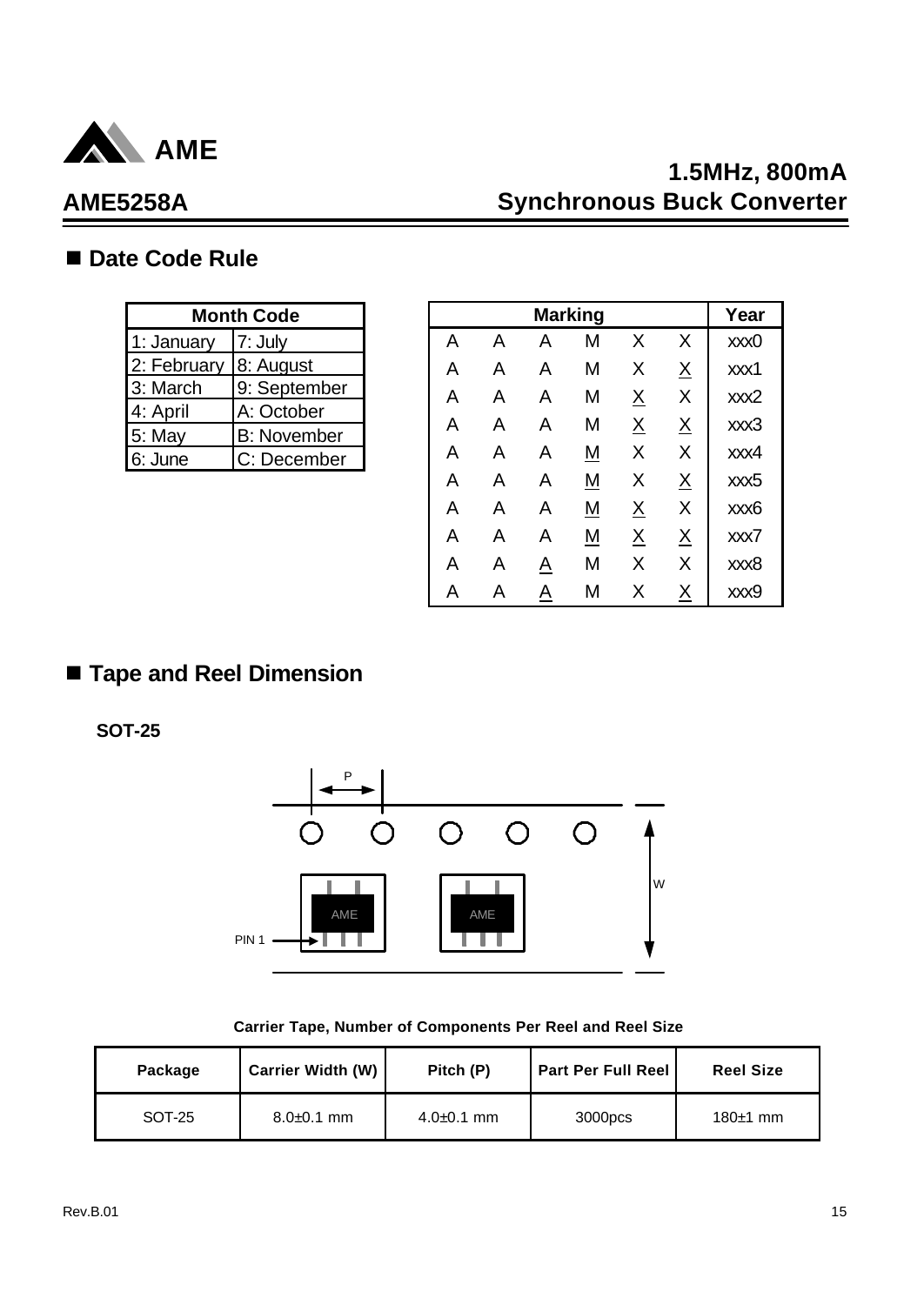

# **1.5MHz, 800mA Synchronous Buck Converter**

# n **Package Dimension**

### **SOT-25**





| <b>SYMBOLS</b> | <b>MILLIMETERS</b> |              | <b>INCHES</b> |              |
|----------------|--------------------|--------------|---------------|--------------|
|                | <b>MIN</b>         | <b>MAX</b>   | <b>MIN</b>    | <b>MAX</b>   |
| A              | 0.90               | 1.30         | 0.0354        | 0.0512       |
| A <sub>1</sub> | 0.00               | 0.15         | 0.0000        | 0.0059       |
| b              | 0.30               | 0.55         | 0.0118        | 0.0217       |
| D              | 2.70               | 3.10         | 0.1063        | 0.1220       |
| Е              | 1.40               | 1.80         | 0.0551        | 0.0709       |
| е              | 1.90 BSC           |              | 0.07480 BSC   |              |
| н              | 2.60               | 3.00         | 0.10236       | 0.11811      |
| L              | 0.37BSC            |              | 0.0146BSC     |              |
| <b>q</b> 1     | $0^{\circ}$        | $10^{\circ}$ | $0^{\circ}$   | $10^{\circ}$ |
| S <sub>1</sub> | 0.95BSC            |              | 0.0374BSC     |              |

**Front View**